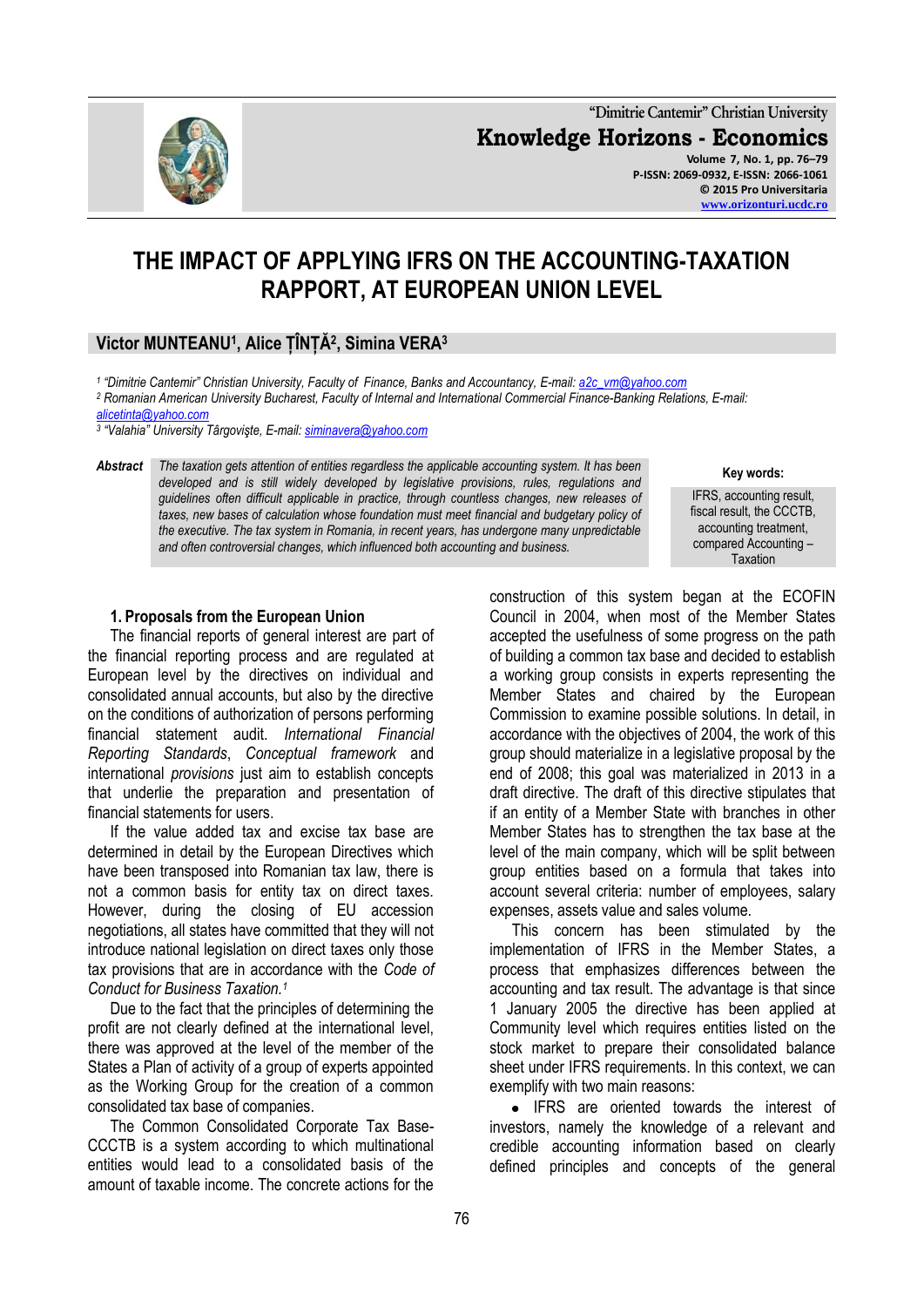framework of accounting, while taxation seeks compliance with tax legislation;

• IFRS emphasize the economic substance of transactions, the fair value, while fiscality taxes earnings.

In the context of the global financial crisis, the issue of the competitiveness of the economy of the Member States has been invoked with more conviction and a few programmatic documents have paved the way for the adoption of a directive on the establishment of a common consolidated tax base for companies.

In March 2011, the European Commission proposed a common system for calculating the fiscal basis of entities that operate in the European Union, which is expected to be materialized by a draft Directive for a common consolidated corporate tax (CCCTB) in 2013.<sup>2</sup>

*The general objective of the proposal* is to establish a common set of rules for calculating the tax base in the EU entities and its subsidiaries located in the European Union of entities from third countries. The rules will have an optional character.

*The specific objectives* are:

To reduce the compliance costs of tax on profit entities;

• The elimination of double taxation for entities operating in the internal market;

• The elimination of excessive taxation of crossborder economic activities, mainly resulting from the absence or limited availability of cross-border loss compensation.<sup>3</sup>

This common approach should ensure coherence of national tax systems, but would not harmonize the tax rates. The Commission believes that fair competition should be encouraged on tax rates, differentiating tax rates allowing maintenance of effective competition in the internal market, and the existence of a fair tax competition, based on rates, gives more transparency and allows member states to take into consideration when they are setting tax rates not only the market competitiveness, but also the budgetary needs.

A very complex issue for *accounting rules* should be used *to define a common base*. Numerous studies have demonstrated that they can provide solutions for IFRS preparation the consolidated database, and may lead to a reduction in tax rates, which would increase the attractiveness of the European Union for investment.

On the other hand, according to officials from Brussels, the use of these standards would be difficult because in many states, where local companies, their use is not permitted and not all standards are compatible with the needs of taxation. Therefore, it was determined that it would start from generally accepted accounting regulations in all of the Member States, which will undergo some changes to meet the rules established for common consolidated tax base.

The fiscal framework envisages to establish common rules for calculating separate tax results of each entity (or subsidiaries), the consolidation of those results<sup>4</sup> when there are other members in the group, and to share the consolidated tax base to each eligible member countries. The distribution of the consolidated tax base is to be due to a formula that includes three factors of equal value (assets, labor and sales).<sup>5</sup>

The problem which however generated the most disputes was *the formula for allocation among member countries entitled*, *of a consolidated income tax base determined by the tax base decided*. 6 It is necessary that this formula should be simple and transparent, and does not involve excessive costs of compliance and administration, to reduce the possibility of moving entities allocation factors from a state to another and not to generate distortions in the business environment in the European Union.

#### **2. Differences between accounting treatments based on IFRS and tax**

In this research we identified numerous differences between the IFRS-based accounting treatments and the national tax differences shown in table no. 1:

| <b>IAS/IFRS</b>                                                                                                                                                                                                                             | <b>National tax provisions</b>                                                                                                                        |
|---------------------------------------------------------------------------------------------------------------------------------------------------------------------------------------------------------------------------------------------|-------------------------------------------------------------------------------------------------------------------------------------------------------|
| <b>IAS 16 Tangibles</b>                                                                                                                                                                                                                     |                                                                                                                                                       |
| - the longevity of tangible assets estimated by each<br>entity on the basis of economic criteria;<br>- the value underlying the accounting recognition of<br>tangible assets estimated by each entity on the<br>basis of economic criteria; | - normal operating times established by enactment (GD)<br>no. 2139/2004)<br>- the value of tangible assets for tax purposes (GD no.<br>$1553/2003$ ); |
| - accounting depreciation recognized on the basis of                                                                                                                                                                                        | - the depreciation of fixed assets amounted to for tax                                                                                                |
| the alternative treatment (revaluation);                                                                                                                                                                                                    | purposes is regulated by art. 24 of the Fiscal Code;                                                                                                  |

**Table 1: Differences between IFRS and accounting treatments based on tax**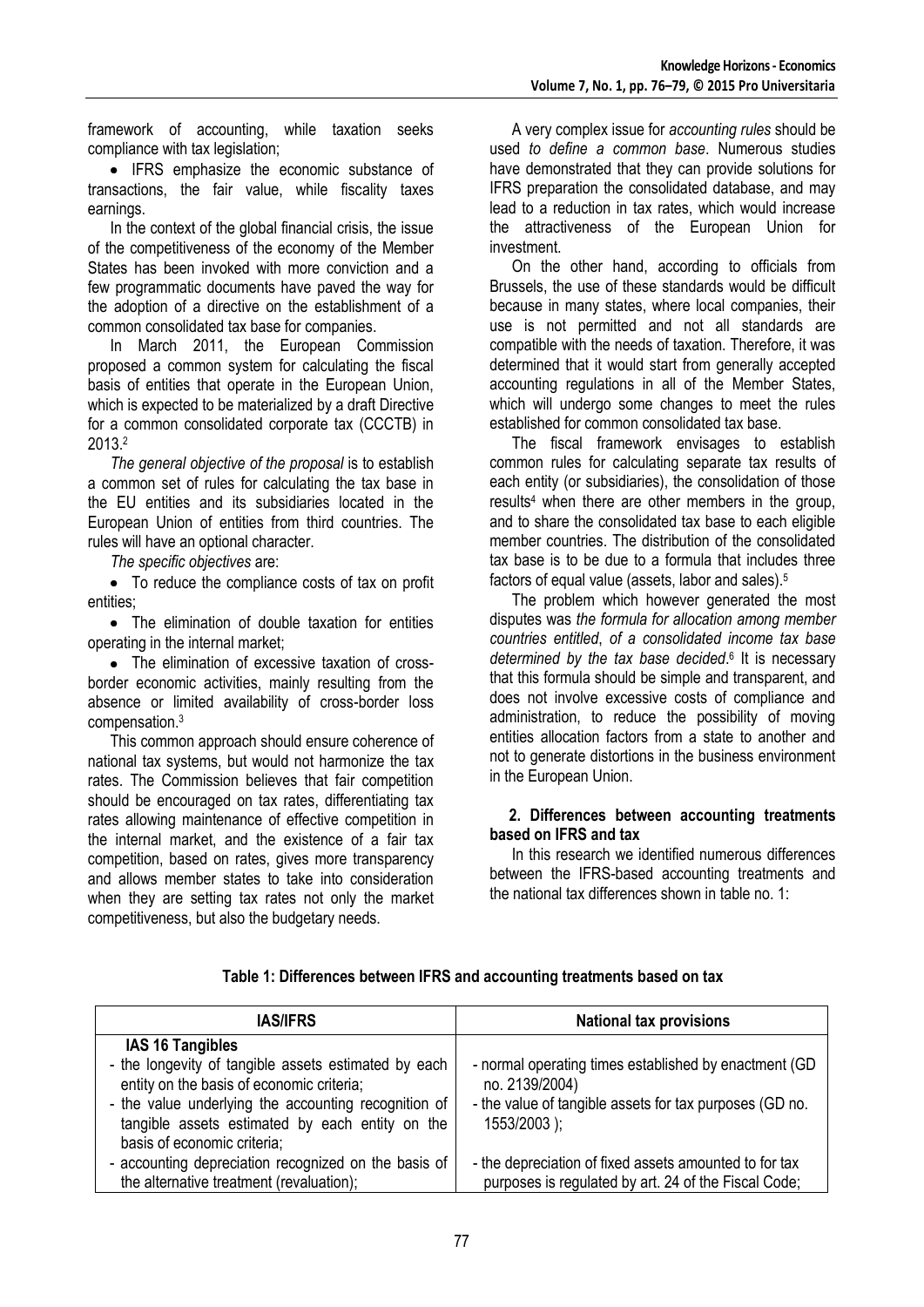| <b>IAS/IFRS</b>                                                                                                                                                                                               | <b>National tax provisions</b>                                                                                                                                                                                                                                                                                                                                                                                                     |
|---------------------------------------------------------------------------------------------------------------------------------------------------------------------------------------------------------------|------------------------------------------------------------------------------------------------------------------------------------------------------------------------------------------------------------------------------------------------------------------------------------------------------------------------------------------------------------------------------------------------------------------------------------|
| - depreciation methods for accounting purposes:<br>- The linear method:<br>- The diminishing balance method;<br>- The units of production method;                                                             | - Tax Code recognizes methods: linear, digressive<br>accelerated:                                                                                                                                                                                                                                                                                                                                                                  |
| the book value of tangible assets contributed is<br>determined by appraisers approved at fair value;<br>- adjustment for depreciation charges on fixed assets<br>amounted to influence the accounting result; | - the tax value of the assets contributed by a legal<br>person in exchange for shares or shares is tax value<br>of the asset to that asset person participating;<br>- adjustment costs for depreciation of tangible assets<br>are not tax deductible;                                                                                                                                                                              |
| - win / loss on disposal of property and equipment<br>accounts is determined as the difference between<br>the proceeds of disposal and the net book value;                                                    | - win/loss from disposal of fixed assets amounted to tax<br>is determined as the difference between the proceeds<br>of the disposal and the net tax value;                                                                                                                                                                                                                                                                         |
| the revaluation reserve is accounting gain:<br>- At retirement or disposal of assets<br>- As amortization                                                                                                     | - the revaluation reserve becomes taxable income with<br>the distribution in any form reserves (reserves from<br>revaluation of fixed assets, including land, performed<br>after 1 January 2004, which are deducted from<br>taxable income through depreciation or expenditure<br>on assets sold and/or scrapped taxed, while tax<br>depreciation deduction or decrease when<br>the<br>management of these assets, as appropriate; |
| the residual value of an asset is the estimated<br>amount that an entity would be obtained from a<br>disposal of an asset, after deducting the estimated<br>costs of disposal.                                | - tax regulations recognize the expense with the<br>depreciation of tangible uninfluenced by the residual<br>value.                                                                                                                                                                                                                                                                                                                |

*Source: own projection*

## **3. Conclusions.**

Tendencies that manifest themselves at European level on the relationship tax - accounting can be summarized thus:

- the record of a mutation of *the dependence of taxation/accountancy and insolvency /accountancy independence*;
- the establishment of accounting for assets and liabilities in the balance sheet other than the values reflected in the tax balance sheet;
- the need for clear provisions in the tax law in order to avoid non-imposition of certain income;
- $\blacksquare$  the rethinking of tax systems and the transition to a greener and more favorable tax increase, promoted by the Europe 2020 strategy;
- **IFRS** provides solutions to reflect the taxes postponed, they were not created to meet the fiscal interest, for which no regulations in Romania does not recognize IFRS for fiscal interest. We believe that, although the reasons, for not applying just the IAS 12, can be considered a failure of the application of international accounting standards.

**-** Romania has made significant progress by ensuring consistency normative accounting regulations with international accounting standards and European Directives, as well as on tax accounting disconnection, but we must always bear in mind that there is never enough, because any accounting system no matter how modern, how performance, how consistent would be, it is always perfectible, if only because of the economy both nationally and globally is continuously changing and new requirements appear inevitably.